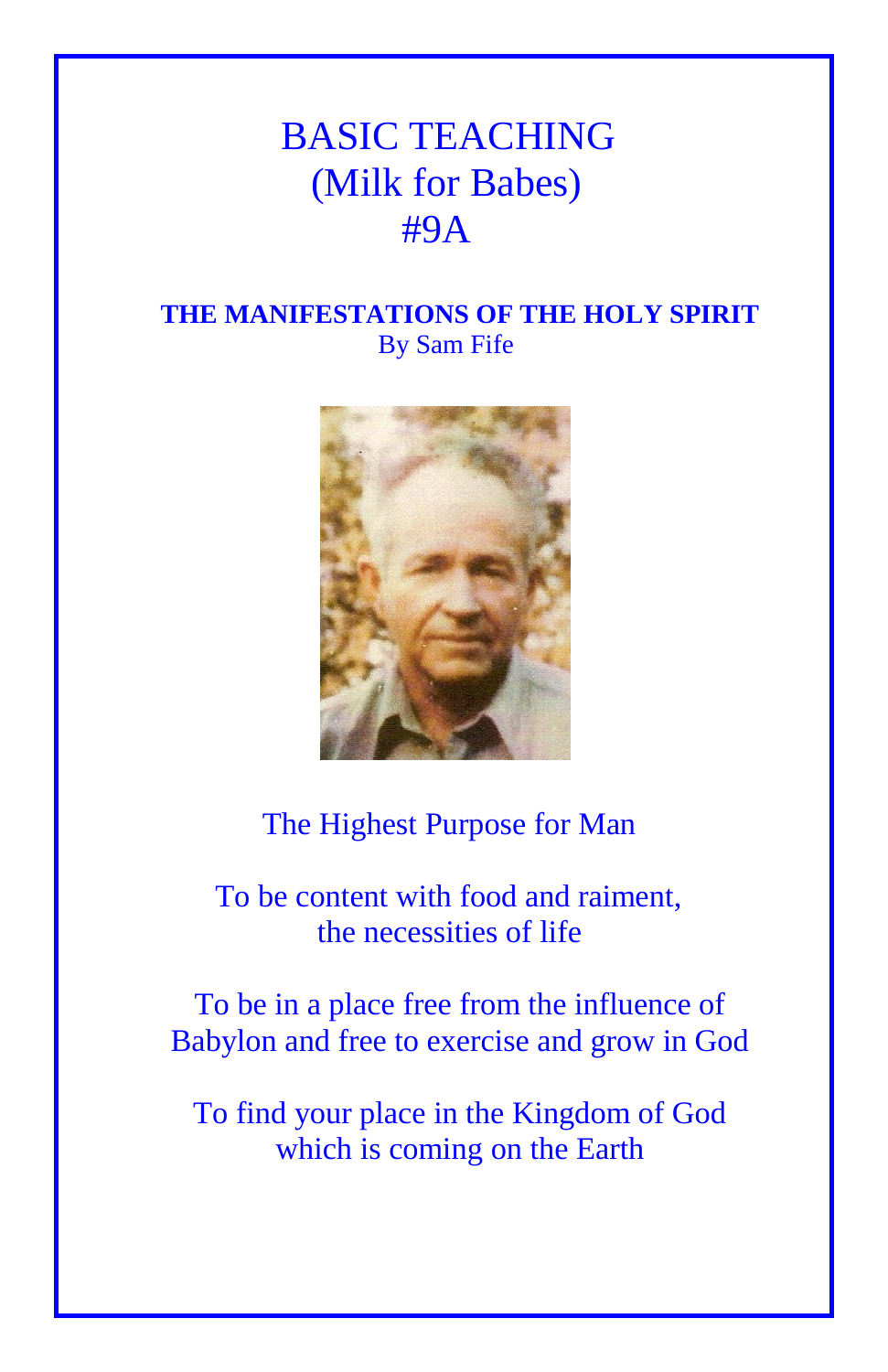#### **THE MANIFESTATIONS OF THE HOLY SPIRIT**

 We are going to study the nine gifts or manifestations of the Holy Spirit as they are listed and presented in I Corinthians 12 in the Scripture. This study is very important in the life of the Christian who has just received the Baptism of the Holy Spirit.

 The Baptism of the Holy Spirit is an open door, a gateway through which we walk into a life in the Spirit. All other nine manifestations or gifts of the Spirit will begin to come forth in our lives. It is so important as soon as we receive our baptism into the Spirit so that we may know the true from the false.

 The person who has just been baptized into the Holy Spirit has entered into a stage of his Christian growth and experience where he is susceptible to all sorts of spirits coming in and trying to give him false manifestations more than at any other time in his Christian experience.

 Before he receives the Baptism of the Spirit, he is a Christian who refuses to yield and to obey messages that he receives from his spirit. He walks simply in his form of Christianity and refuses to allow himself to enter into any spiritual manifestations whatsoever. Therefore, he is protected a great deal from false manifestations of demon experiences. At the same time, he shuts out the true manifestations of the Holy Spirit. After one has been baptized in the Spirit, has been walking in the Spirit, after a good length of time he has become matured in these things, and he is enabled to recognize the true manifestations of the Spirit from demon spirits. Therefore, he is not as susceptible.

 In this stage between the time one first receives the Baptism of the Holy Spirit and the time one becomes matured in these things so he is able to discern the false from the true, he is particularly susceptible. Therefore, he needs to understand the nine true manifestations of the Spirit as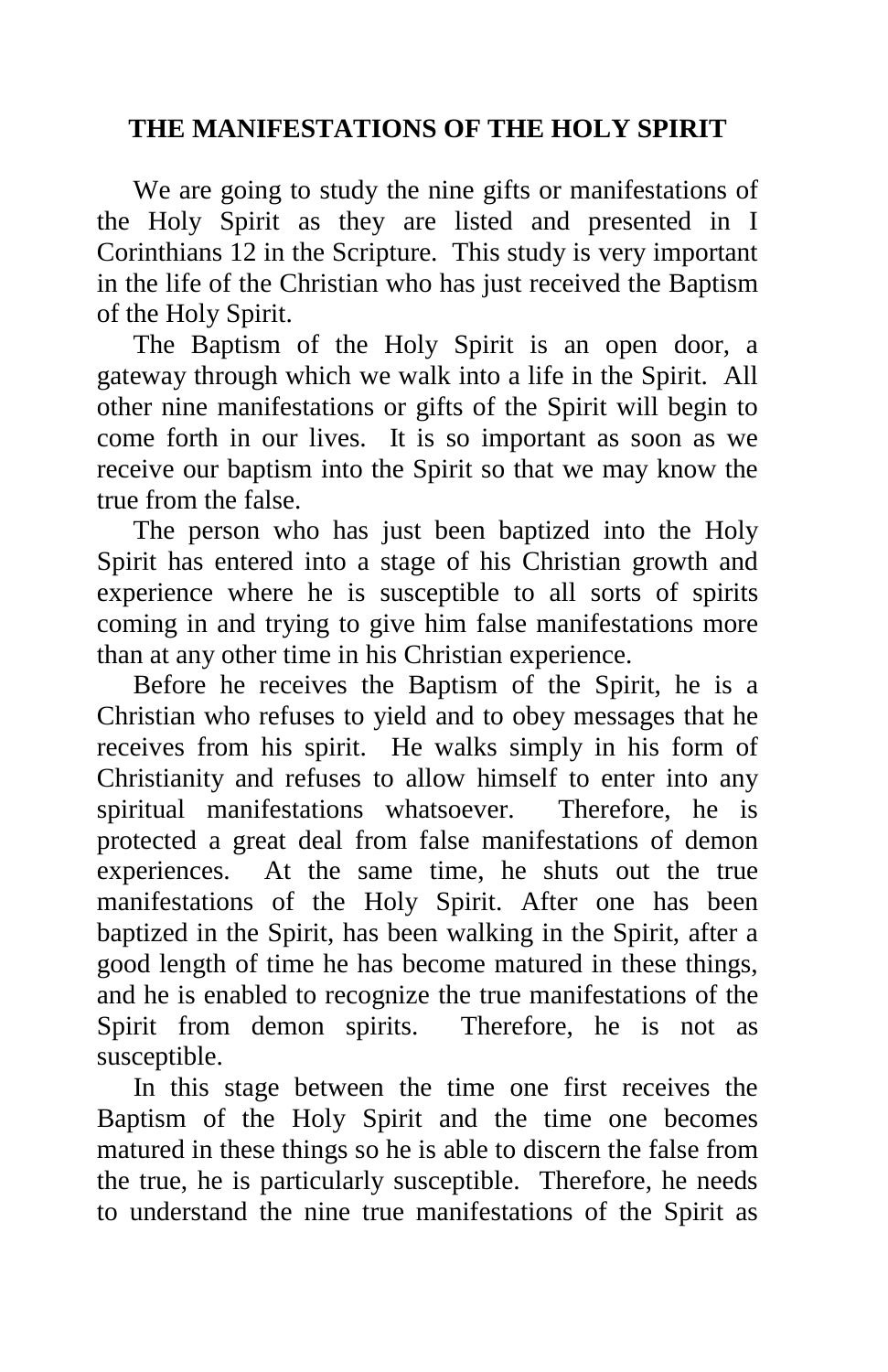presented in scripture so that he can discern the true from the false.

 He is particularly susceptible because he has had a glorious experience with his Lord. He has been filled with the Spirit, and he has discovered that the Spirit will supernaturally manifest Himself to Him. He is determined at this point on to be led by the Spirit, not by the arm of the flesh, but by the Spirit of God. He is determined not to be led by his denomination or his religion. When he hears the voice of the Spirit, he wants to obey Him. He is determined to seek and receive the gifts of the Spirit or the manifestations of the Holy Spirit.

 It is for this reason and at this point particularly that demon spirits will often sweep in and try to deceive him with false manifestations all for the purpose of discouraging him. By getting him bound up in a maze of confusion between the false and the true, by turning him away from the true, these demon spirits cause him to turn back and refuse to walk in the true manifestations and gifts of the Spirit. It is for this reason that we present this study on the gifts of the Spirit as revealed in I Corinthians 12 so that the newly baptized believer might know the gifts of the Spirit, what they are, how they operate, and how they are supposed to be used in God's divine plan and God's divine order for His Church.

 Turn to I Corinthians 12, we will follow Paul as he began to teach his Corinthian Christians who had been baptized in the Holy Spirit. They had not been taught the correct purpose and use of the gifts of the Spirit, therefore, needed teaching in this area.

 Verse 1, "Now concerning spiritual gifts brethren, I would not have you ignorant." This is a scripture that God spoke to me years ago when He poured His Spirit upon the Southern Baptist Church that I pastored. In three weeks' time all my people and I received the Baptism of the Spirit. During that time God also poured out revelation from His Word, and he brought me here to this scripture.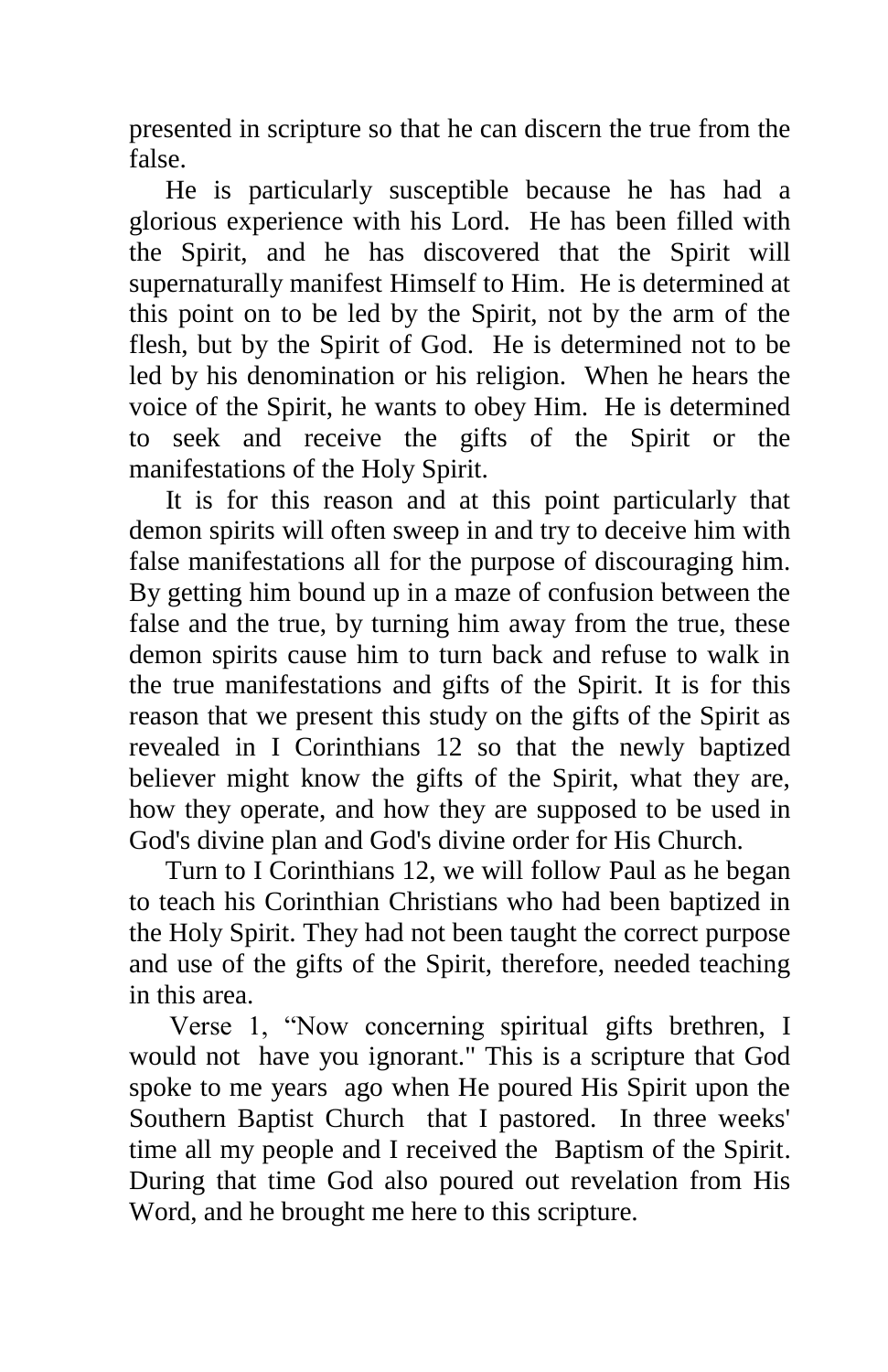The Holy Spirit said to me, "It is not Paul speaking. God is the author of the scripture." Therefore, it is God who is saying, "concerning spiritual gifts, I would not have you ignorant." As a Southern Baptist preacher, I was completely ignorant of spiritual gifts, and I pastored a church full of good earnest Christians that were also completely ignorant. But, I saw then God did not want me or my people to be ignorant of those things. I got on my knees and kept praying. God kept pouring out revelation of the great truths which I will share with you in this study.

 The first truth is that God, dear friend, does not want you to be ignorant concerning gifts of the Spirit. He wants you to understand these things also.

 Verse 3, "Wherefore I give you to understand that no man speaking by the Spirit of God calleth Jesus accursed: and that no man can say that Jesus is the Lord but by the Holy Ghost." Here we have two great truths. No one who calls Jesus accursed, no one who says He is not the Lord, not the Christ is speaking by the Spirit of God. They are speaking by demon spirits. On the other hand, no man can say Jesus is His Lord, unless there is a work of the Holy Spirit done in his life, unless the Holy Spirit has revealed it to him. How many people can say Jesus is the Lord when you ask them, "Do you know you are saved? Do you know Jesus as your Lord?" Then you separate the sheep from the goats. No man can say, "Jesus is my Lord, and I know that I am saved," except he be born again of the Spirit, regenerated by the Spirit of God.

 Verse 4, Paul says, "Now there are diversities of gifts, but the same Spirit."' This is another great truth that we need to learn, beloved. This word diversities means "different kinds." 'The Apostle Paul says there are different kinds of gifts. Just because a person does not have the same gift that you have, it does not mean that his gift is not from God. You see, this was the problem in the Corinthian church. They had received the Baptism of the Holy Spirit. Paul had been with them for two years, but he had to spend most of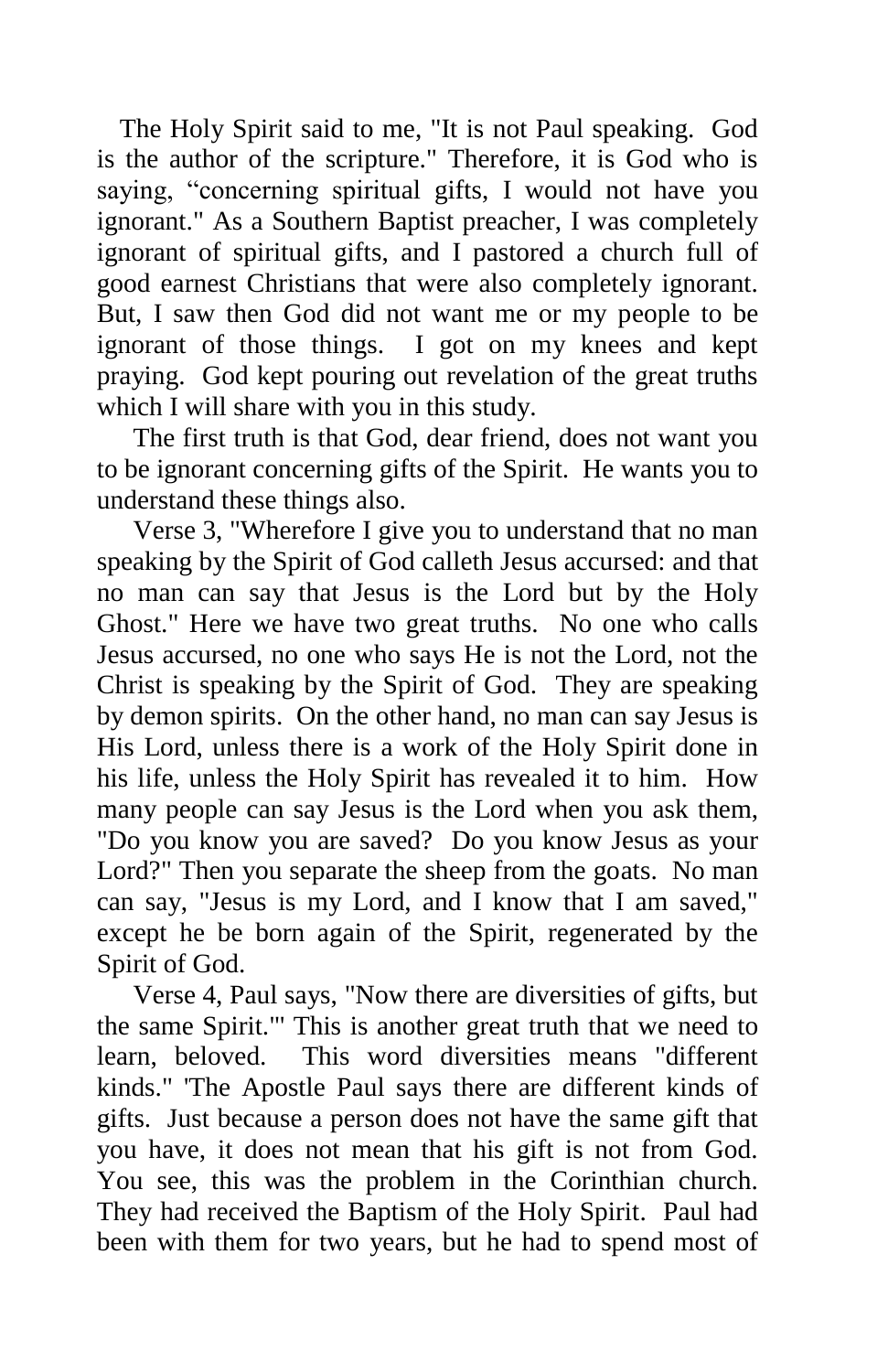his time evangelizing. He had led them into the Baptism of the Spirit, but did not have the time to teach them the full understanding of these things and the correct use of them.

 So the Corinthian Christians were baptized in the Spirit, and had spiritual gifts operating in their midst. But, the fellow who spoke in tongues looked at the fellow who prophesied and said, "Perhaps your gift is not from God as it is not the same as mine." The fellow who prophesied said to the fellow who spoke in tongues "Perhaps your gift is not from God because it is not the same as mine."

 The Baptists look at the Pentecostal brethren and says, "Your gift is not from God because I do not have it." It is not the same as I have because the Spirit is not manifesting Himself the same way through you as He is through me. Quite often the Pentecostals look at the Baptists and say, "You do not love the Lord like I do or else you would have already gone on your knees and the Lord would have given you what I have." So we have a schism in the Body of Christ.

 We need to learn there are diversities of gifts, and we are not to judge one another. Paul says in verse 5, "And there are differences of administrations, but the same Lord." This word administration means "ministries." 'The Holy Spirit gives different ministries. This is also another truth we need to learn, beloved. Just because another does not have the same ministry you have, does not mean that his ministry is not from the Holy Spirit.

 Rev. Billy Graham is a great evangelist. He is called to the ministry of evangelism, preaching the salvation truth and winning people to Christ, bringing them into the kingdom of God. Just because he does not teach people to receive the Baptism of the Spirit, just because it is not his ministry to lead them into the gifts of the Spirit (tongues, prophecy, healing, faith, discerning of spirits, etc.) does not mean that the godly pastor who is called to lead people into the deeper things of God is not called to that ministry. It does not mean that his ministry is not from God just as much as Billy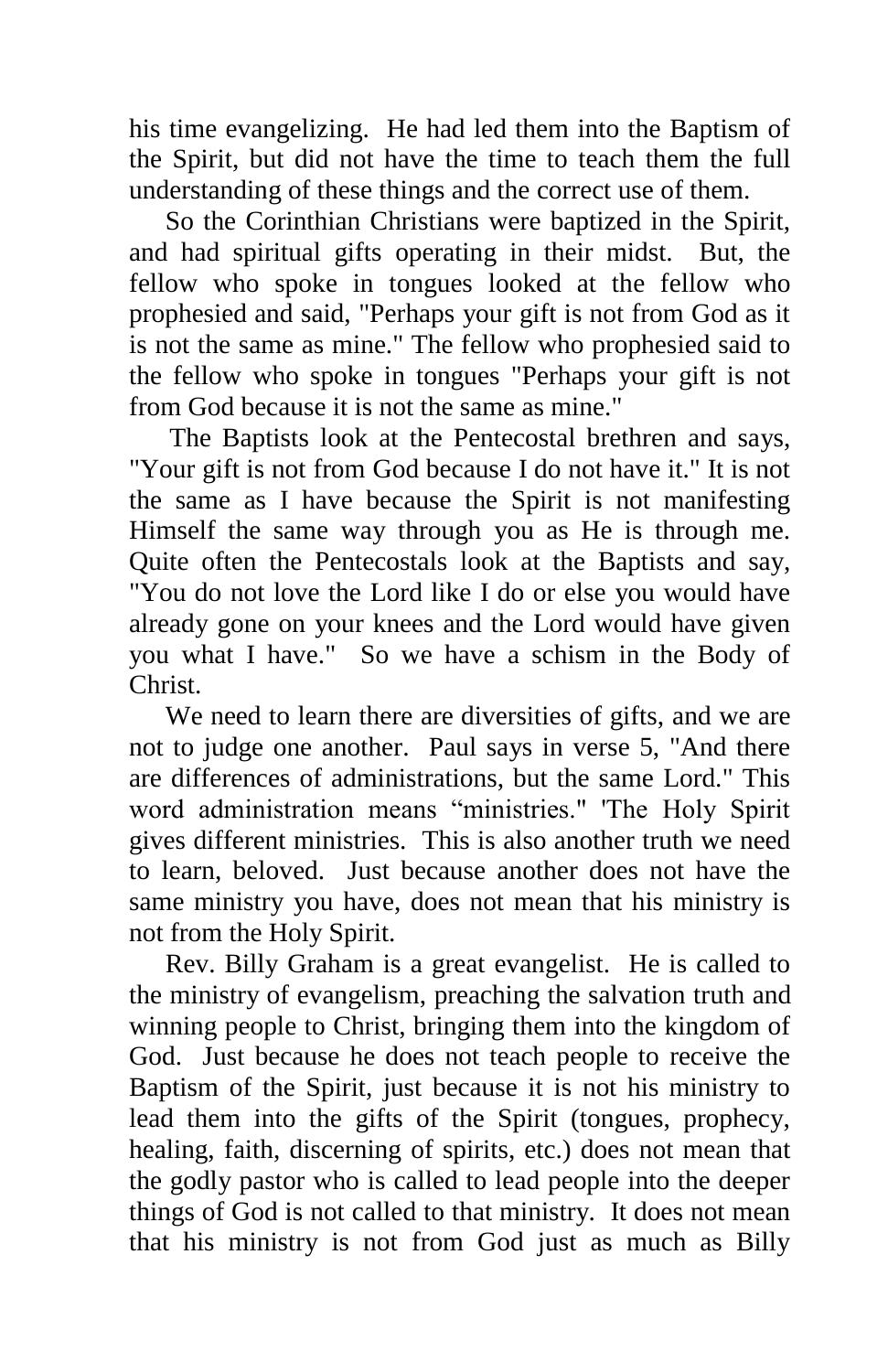Graham's is. There are many ministries that are distributed by God to His servants, and this truth we must also learn.

 Verse 6, "And there are diversities of operation, but it is the same God which worketh all in all." 'Here we are told that there are many different operations of the Spirit. The Spirit of God does not operate in everyone the same way.

 I have seen one person when they are baptized in the Spirit become so filled with joy that they just laughed in the Spirit for 30 minutes. Then I have seen another person come completely under the power of the Spirit, be baptized in the Spirit, and just cry with joy as they spoke in tongues. Then I have seen another do neither of these but simply lift their hands to God and in a simple faith yield themselves to the Spirit of God. They began to speak forth in other tongues adoring God without any emotional manifestation.

 The Spirit of God operates in one person one way and another person another way. You see, the Spirit knows just what He needs to bring forth from within us to give us our experience with God.

 According to each individual personality, He will bring forth from within that person that which needs to come forth in order to give them great release with God and great blessings and a great personal experience in the Spirit. So if he draws forth keeping from one, wonderful. If He draws forth great holy laughter from another, wonderful. If he draws forth simple heart adoration with no emotional manifestation whatsoever, fine. We must let the Holy Spirit operate in His way. We must yield to His operation within us. He alone knows what will bring our release.

 I once knew a wise pastor's wife who knew this great truth. I walked into an early Sunday evening young people's service which she was conducting with 30 young people. They were seeking to worship God, when suddenly the Spirit swept over them as they were singing choruses praising God. The song leader said, "Let's sing another chorus." They stopped weeping and began to sing. The wise pastor's wife who had been playing the piano rose up and said, "No, the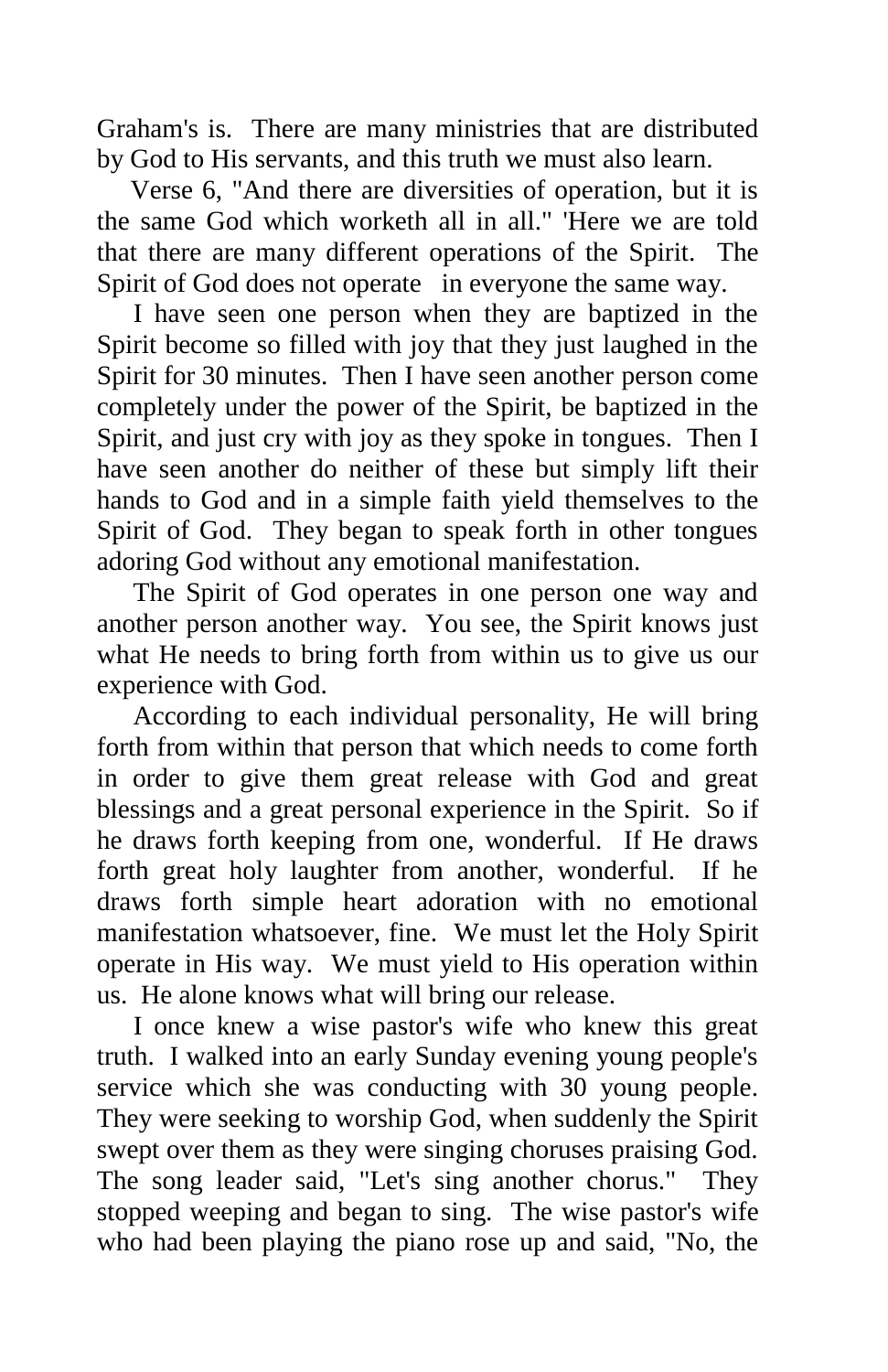Spirit of God is bringing something forth from within us. Let's not sing it away." They just remained quiet and again the Spirit swept across the whole group. They began to weep and continued for 40 minutes. It was time for the service to begin. The adults began coming into the sanctuary. When they did, the Spirit swept to the adults. Many of them began to weep intercessory prayers. The Spirit laid burdens upon their hearts. Soon the Spirit swept through the whole congregation. Many began to move forward to the altar falling on their faces weeping in deep intercession to God for the needs of God's Body and His kingdom. The Pastor came in and saw the Spirit of God moving. They had no service that night. For 2 hours the whole congregation stayed on their knees before God in prayer. They were letting the Spirit bring forth from within them that which was necessary. We need only to let the Holy Spirit operate in His own way.

 Verse 7, "But the manifestation of the Spirit is given to every man to profit withal." These gifts are given for a very definite purpose, to profit all of the Body of Christ, all of God's people. When we yield to them and when we allow them to operate in God's divine order, each one is fulfilling its purpose by bringing great profit and great blessing to the Body of Christ.

 Another thing I would like to bring to your attention. In verse 7, Paul does not refer to these as gifts but manifestations of the Spirit. He says the "manifestations of the Spirit" are given to profit withal. This also contains a great truth which we will come back to in a moment. Paul goes on to list the 9 manifestations of the Spirit. We are going to read them one by one. Then we will go back over and explain the purpose of each in the Body of Christ.

Verse 8 For to one is given by the Spirit the word of wisdom; to another the word of knowledge by the Same Spirit. 9. To another by the same Spirit; to another the gifts of healing by the same Spirit. 10.To Another the working of miracles; to another prophecy; to another discerning of spirits; to another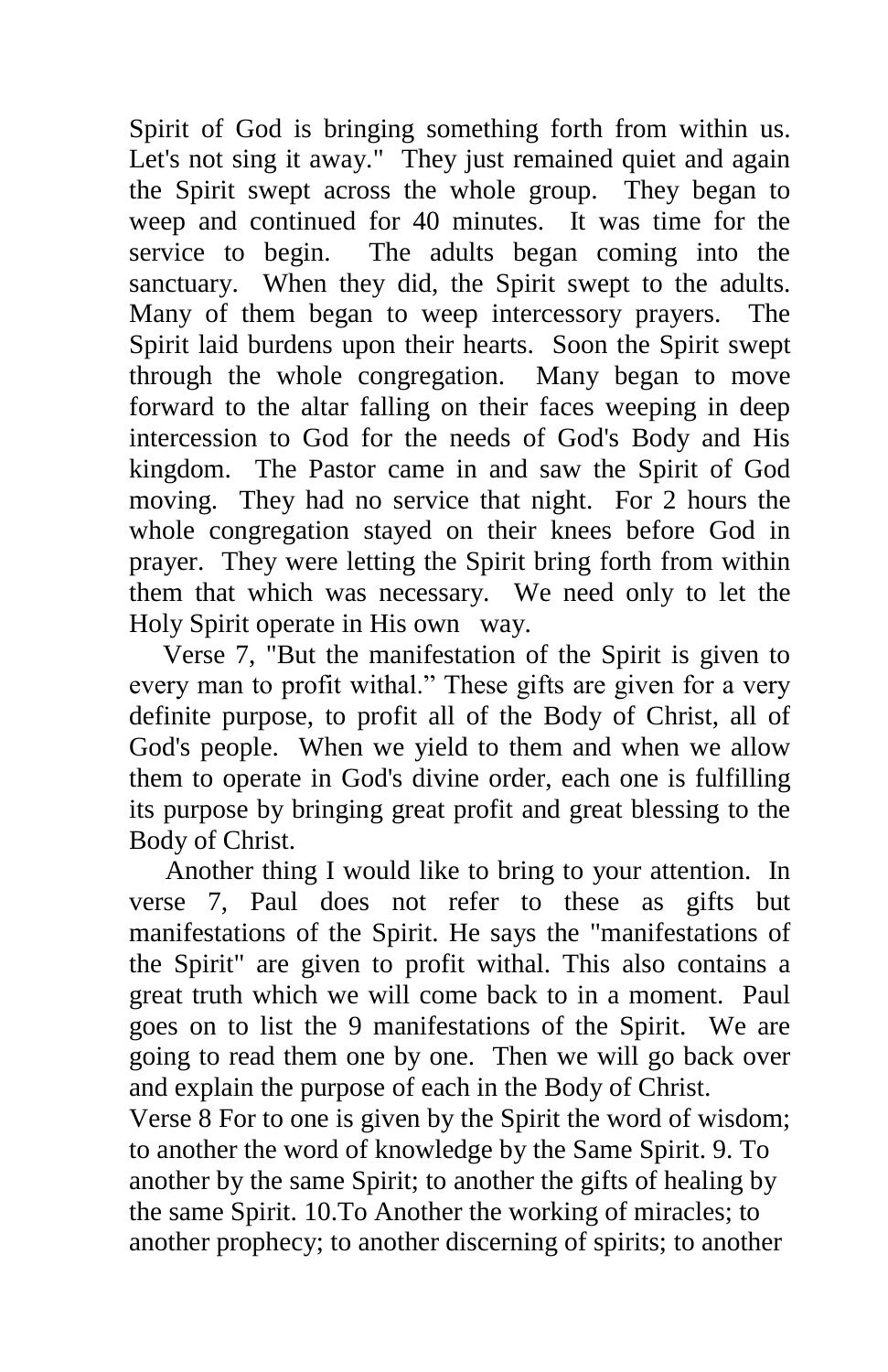divers kinds of tongues; to another the interpretation of tongues.

 Now let us go back and explain each one of these manifestations of the Holy Spirit.

# **WORD OF WISDOM** –

Now usually when we read this we immediately think it speaks of the general wisdom that is given from God. But it does not say wisdom, it says a word of wisdom. This is when the Holy Spirit gives us a particular word of wisdom to meet the need in a particular situation. Suppose we are dealing with someone and trying to bring them to Christ. They seem to have a mental block hindering them from seeing the light, seeing Jesus as their Saviour. Suddenly the Spirit gives us a particular word of wisdom that we can share with that person enabling them to get by this mental block to lead them to Christ. This is the word of wisdom in operation, a specific word of wisdom to meet the need in a specific situation.

# **WORD OF KNOWLEDGE** –

Again we are prone to think this speaks of the general knowledge we acquire in the study of the scripture, etc. It does not. This is the gift whereby the Spirit gives to one a specific word of knowledge, supernaturally to meet a given need or situation. For the best illustration of the word of knowledge, turn to John 4:6. We read where Jesus met the woman at the well, and he sought quickly to get her mind on spiritual things so He might lead her to salvation. He said, "Give me to drink." She being a Samaritan and knowing that the Jews hated the Samaritans was surprised that Jesus spoke to her. She said, "How is it that thou, being a Jew askest drink of me, which am a woman of Samaria?" Jesus answered her and said, "If thou knewest the gift of God, and who it is that saith to thee, Give me to drink; thou wouldest have asked him, and he would have given thee living water."

 Jesus was seeking to get her mind on spirituals things, she being carnal was thinking carnal things and had her mind on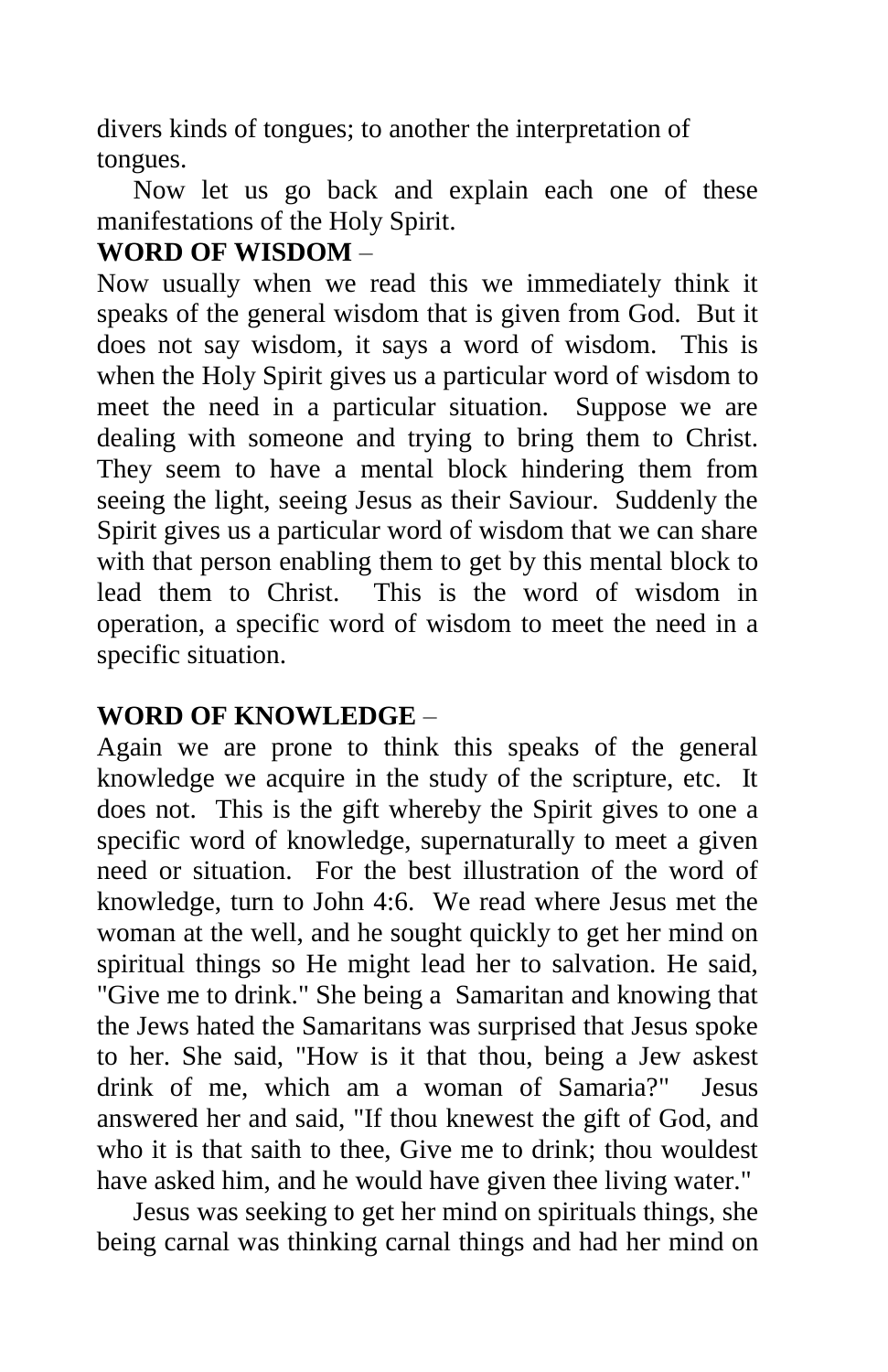carnal water, so she answered, "Sir thou hast nothing to draw with, and the well is deep : from whence then hast thou that living water?" Suddenly Jesus said to her, "Go call thy husband, and come hither." The woman answered and said, "I have no husband." Jesus said unto her, "Thou hast well said, I have no husband: for thou hast had five husbands; and he whom thou now hast is not thy husband: in that saidst thou truly." When this happened, the woman got her mind on spiritual things immediately. She said, "Sir, I perceive that thou art a prophet," because she knew that Jesus could not possibly have this knowledge about her except God had given it to him supernaturally. It was exactly what had happened.

 The Holy Spirit had given Jesus a word of knowledge concerning this woman so that she would have confidence in Him and His ministry to her. This is the operation of the word of knowledge.

Often when a minister stands on the platform, points his finger at the congregation and says, "That person has cancer. If you will come and let us pray for you, God will heal you." The person in the congregation knows the healing minister never knew them or had heard of them before or could know these facts about them except the Spirit of God had supernaturally given them a word of knowledge concerning them. It does not only work in divine healing, it works in many other areas

 May I give you a 20th century illustration of the gift of the word of knowledge and the word of wisdom in operation? Some years ago in New Orleans as we pastored there, we were led to a young woman who was just on the verge of demon possession. She told us her story.

 She continually felt evil and dirty all the time. She could never have company over because when she would sit in company, she would suddenly feel a tremendous urge to burst forth speaking all sorts of filthy language. She had to run to keep herself from doing it. When she went to a department store, her first urge was to smash all the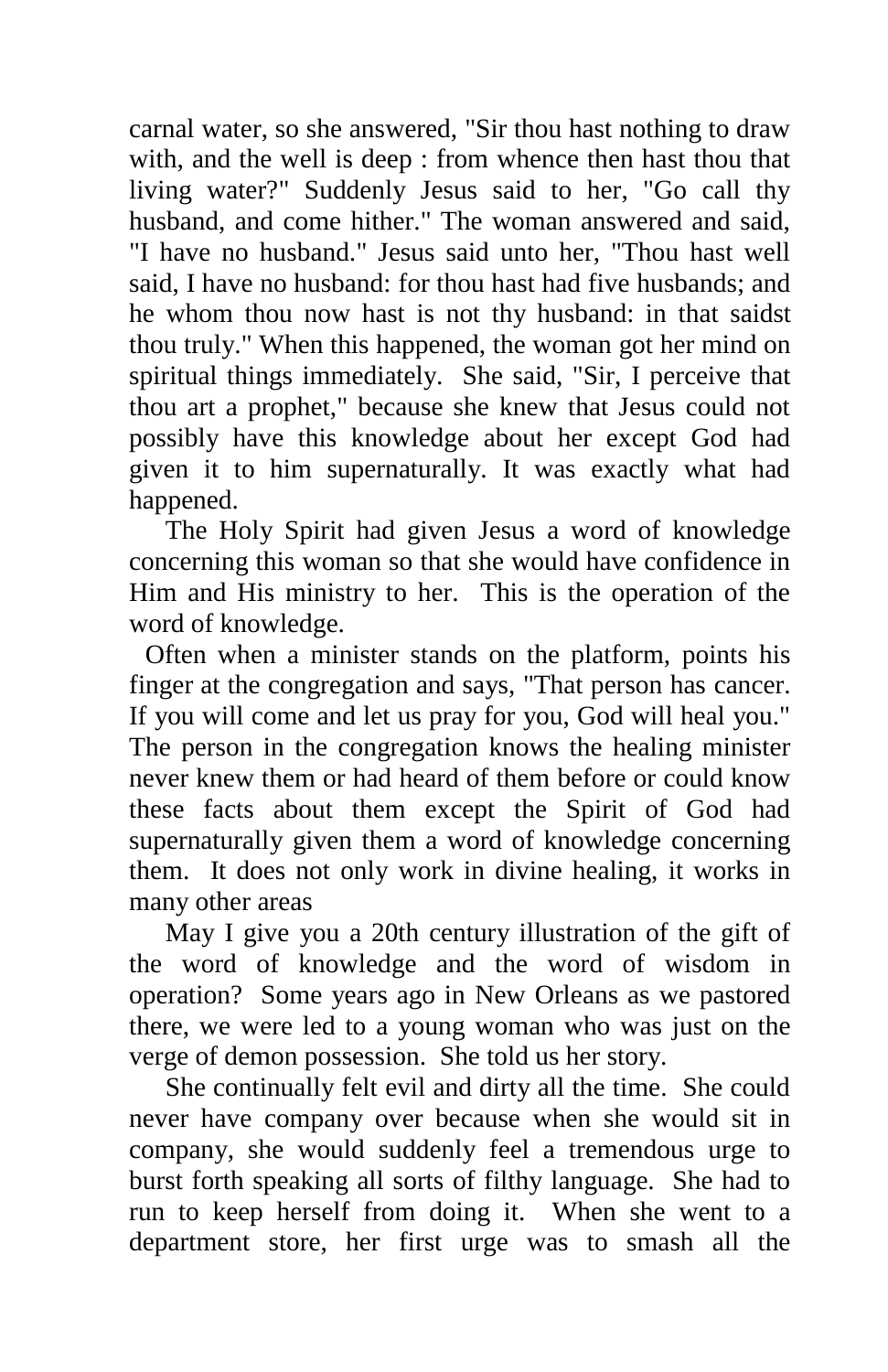glassware. She would have to run from the department store. It made her life miserable, and she was on the verge of committing suicide. When we heard her story, we knew immediately that it was demon work. We invited her to a prayer meeting at our home two days later at 8 o'clock in the morning. When we arrived, we had about 20 of our people there. We informed her that we had brought her there to cast the demons out of her. For 4 hours we commanded the demon spirits to come out of her in Jesus' name. And she was right about the filthy language. In those 4 hours those spirits spoke some of the most horrible language that I have ever heard. But after 4 hours, the last demon came out bowing down before the name of Jesus setting her free.

Then I sat down and sought to lead her to Christ. To my amazement I could not do so. I presented Christ to her every way that I knew how, and I know many, but she would say to me, "Bro. Fife, I want to believe, but I just can't." I did not understand why.

Finally I had to give up and send her home. I prayed much that night and at 5 o'clock the next morning, the Spirit gave me a word of knowledge why this young woman could not see Christ as her Saviour. He told me the demons had convinced, had planted in her mind that she had to believe with perfect faith that Jesus was her Saviour and all her sins were washed away in Him. She felt that not being able to believe with perfect faith, she could not believe at all.

The next day, I went to her home and said to her, "Lorraine, God told me why you cannot believe. The demon spirits have given you the idea that you have to believe with perfect faith. I know many Christians who believe according to their ability. They put their trust in Jesus, but I know few who believe with perfect faith."

 Then God gave me a word of wisdom to break this block, how to use the word of knowledge He had given me. I said, "You can believe to the best of your ability that Jesus is your Saviour, can't you?" She said, "Oh yes! I can do that." I said, "That is all that is necessary. God never requires us to do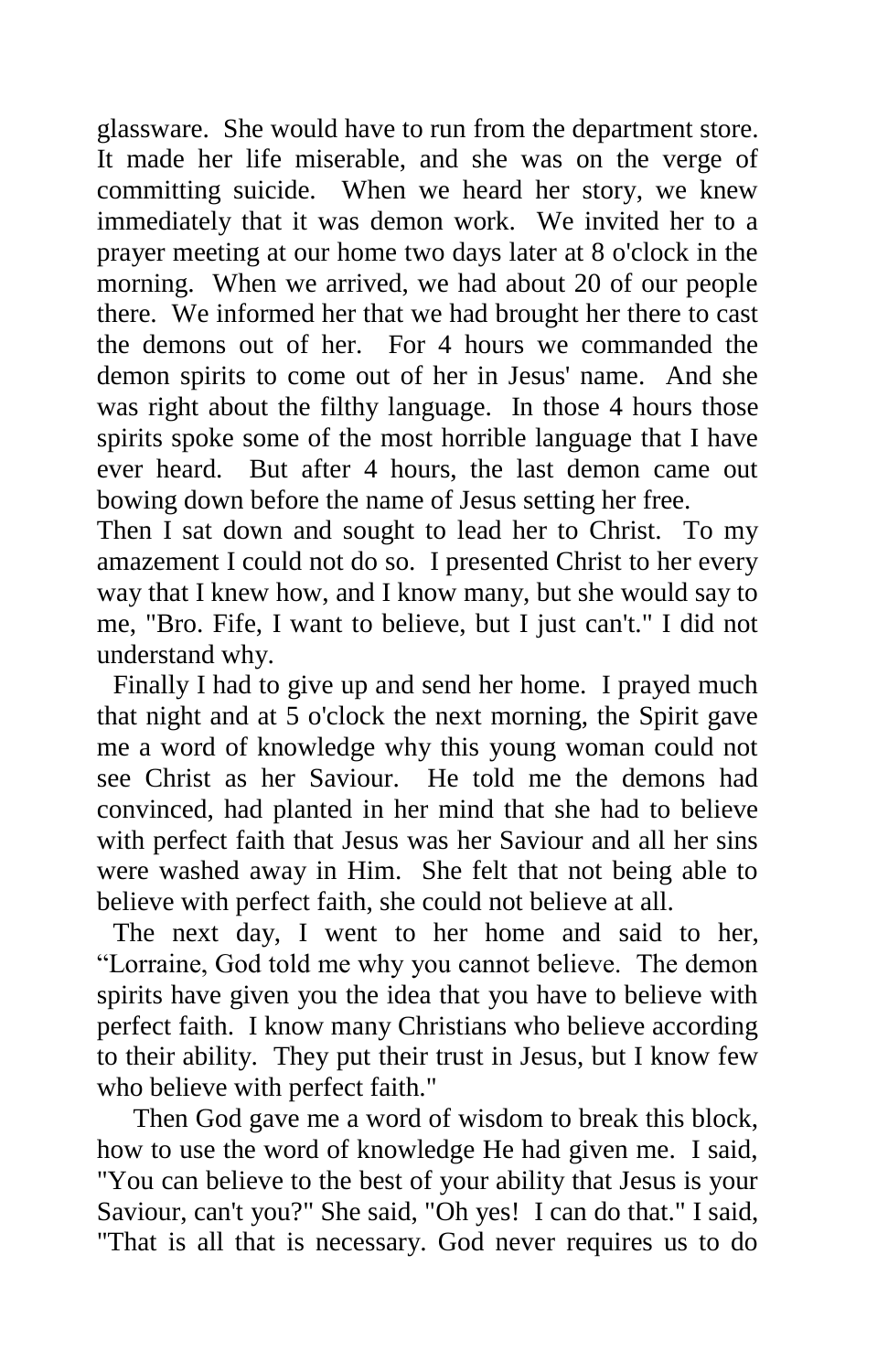more than we are able to do." When I said that, she fell to her knees in tears, and she gave her heart to Jesus.

 The next day I went by her home. She said, "Bro. Fife, I have been going around the neighborhood visiting all my neighbors. I don't feel those horrible urges any more. I feel just as clean as anybody in the world." The last I saw of her she was going on with Jesus. This is the word of knowledge and the word of wisdom.

## **FAITH** –

There needs to be a lot of teaching on this because it is true that faith is the gift of God. There the Bible is not talking about the passive faith by which we believe that Jesus is our Saviour and that it will take us to Heaven some day. It is talking here about that mighty faith which says, "in the name of Jesus" let it be done, and it is done. This faith is a gift of God. It is not given to us the way most people think. Many think you simply need to pray and pray and pray, "Oh God! Give me the gift of faith." Then suddenly it is handed to them on a silver platter so to speak, and then they can go out and start doing mighty things. No, the Spirit does not give it to us this way. As we pray to God to give us faith, He brings us to the scripture where He feeds us on God's Word. Through communion with Jesus, through revelation and through feeding on God's Word He enables us to grow stronger day by day, week by week, month by month until we come to that mighty faith that enables us to do mighty things in the name of Jesus.

# **GIFTS OF HEALING** –

Notice it does not say the gift of healing but gifts (plural) of healing. No man has any blanket gift of healing whereby he can go about healing someone anytime he wants. Jesus did not have any such gift. It is recorded in Matthew 13:53-58 that He could not do mighty miracles in His home of Nazareth because of unbelief. Jesus could only heal where He found faith or where He could build faith in the people.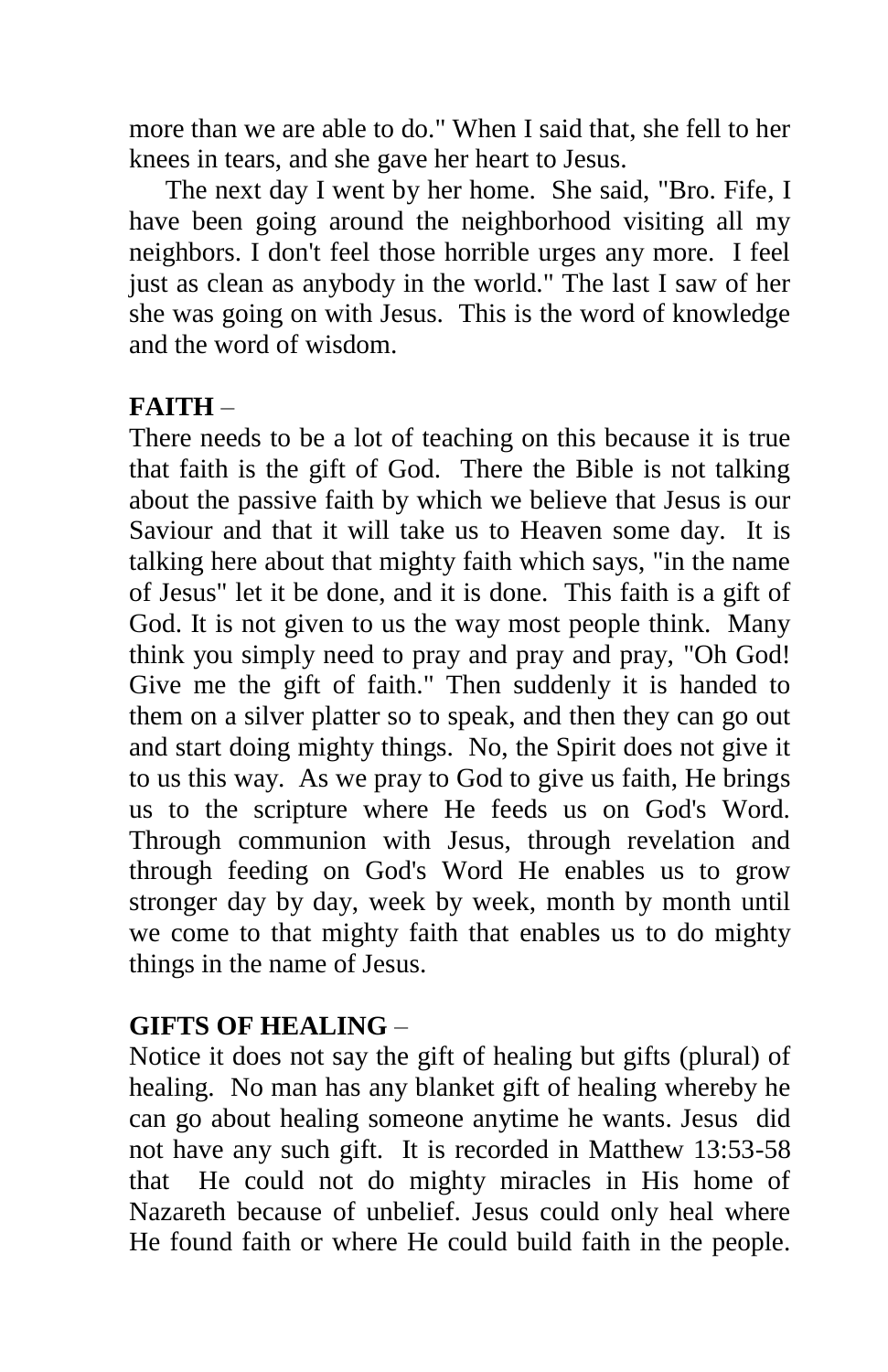He could not do mighty miracles in Nazereth simply because the people did not believe in Him. He healed only where He found faith or could build faith It is simply where ever we can find a believer who will believe God with us. As Jesus said, "If two of you shall agree on earth as touching any thing that they shall ask, it shall be done for them of my Father which is in heaven."(Matt. l8:19) Where ever I can find believers that will believe God with me, God will give me a gift of healing for that person. If a person comes in the prayer line, if he has faith, and I have faith, then we agree together. Therefore, God gives us the gift of healing for that person.

 Another person might slip forward who has no faith in Jesus and does not walk with God. He just happened to hear people get healed in our church. As he is sick, he figures he will give it a try. He will try anything once When he comes before me, I pray with the same faith I did with the believer. But, this person does not believe God with me., and God will not give the gift of healing for that person.

 This is not limited to a gift any one man has. The smallest believer in Christ, be it man or woman, when there is a need, they can get someone to agree with them. God will give them a gift of healing..

#### **MIRACLES** –

The working of miracles works on the same order as the gifts of healing. The only difference between the gifts of healing and working of miracles is: A person comes in the prayer line having tuberculosis, I lay hands on them. We believe God that the work is done and receive it by faith. The person goes away without the manifestation of the healing whatsoever. Two weeks later the symptoms pass away, the person is healed. This is the gift of healing in operation. The gift of miracles is different.

 If a person comes with one leg four inches shorter than the other, God has to create a new bone, new flesh and new everything to help that person. It will take a miracle, a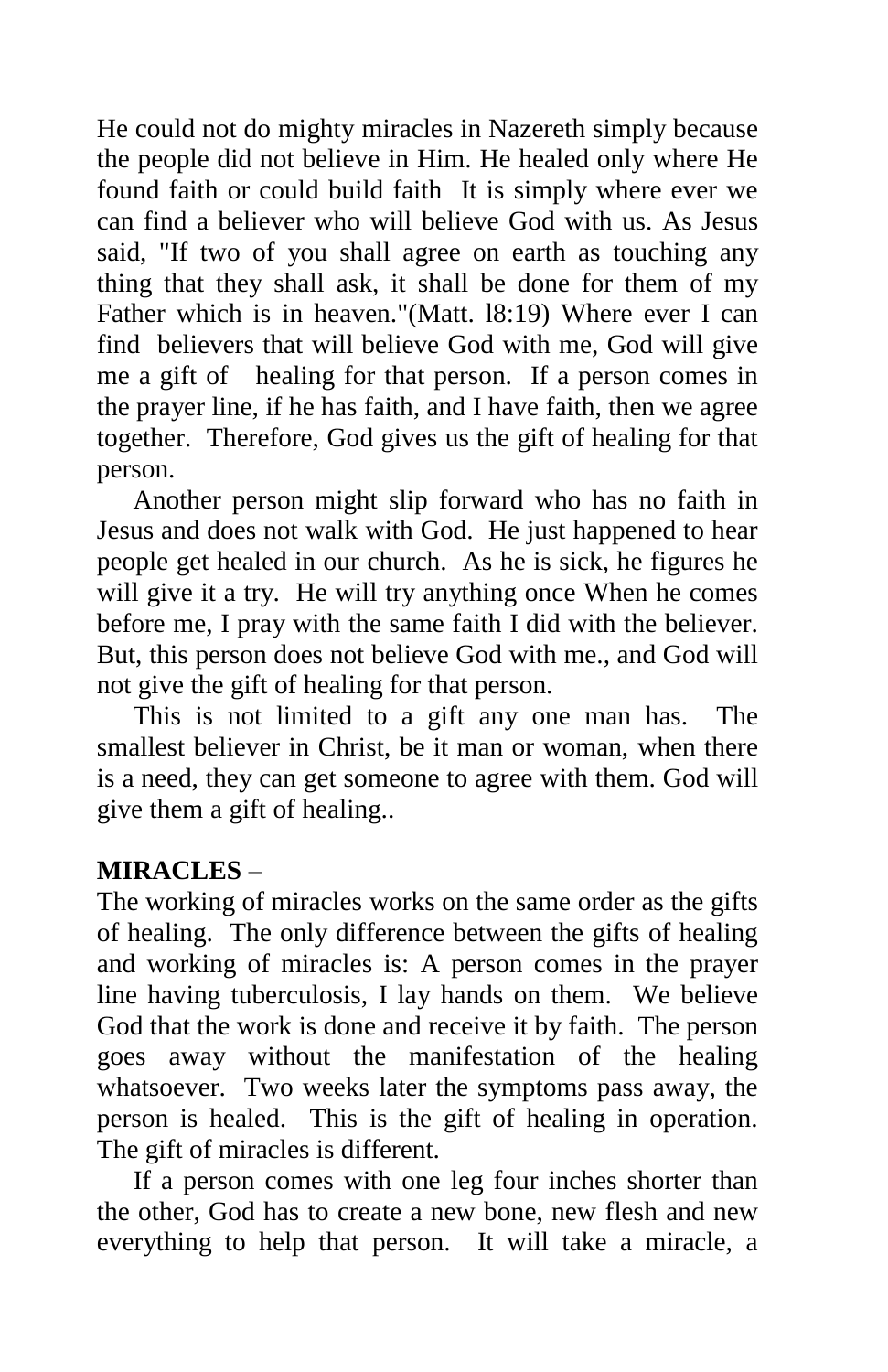working of miracles. If a person comes in the prayer line deaf, we pray the prayer of faith then God instantly opens their deaf ears, then this is the working of miracles. God has instantly opened their ears and they hear.

# **PROPHECY** –

There is much teaching that needs to be done on this manifestation of the Spirit. The gift of prophecy is the divinely inspired utterance spo ken by the believer in church under the direct anointing of the Spirit of God. I Corinthians 14:3 says, "But He that prophesieth speaketh unto men to edification, and exhortation, and comfort." This is the purpose of prophecy, to edify or build up. In the original Greek "edify" means to "build up." This is to comfort and exhort the church, to build the believers in faith.

 There is a distinct difference between the gift of prophecy as in I Cor. 12 and 14, and the ministry of prophet as in Eph. 4:1 1. The gift of prophecy in I Cor. 12 and 14 has a threefold purpose, edification, exhortation, and comfort. It is never to be used for personal guidance or to predict the future.

 The ministry God uses in His divine order for personal guidance and prediction of the future is the office or ministry of prophet as in Ephesians 4:1 1. God anoints certain believers to receive words from Heaven in dreams and visions. These visions and dreams counsel God's people giving personal guidance and confirmation to their leadings. These visions and dreams are also revelation of the future.

 Often Christians have stumbled, been hurt and confused as they move into the manifestations of the Spirit by having someone prophesy over them that they should go to a certain place and do thus and thus. If someone ever prophesies over you that you should go to a certain place and do a certain thing, turn around and run from that person as fast as you can. It is not the Spirit of God that is speaking through them but a demon spirit. The Spirit of God is not going to get out of God's divine order for prophecy in I Cor. 12 and 14. God's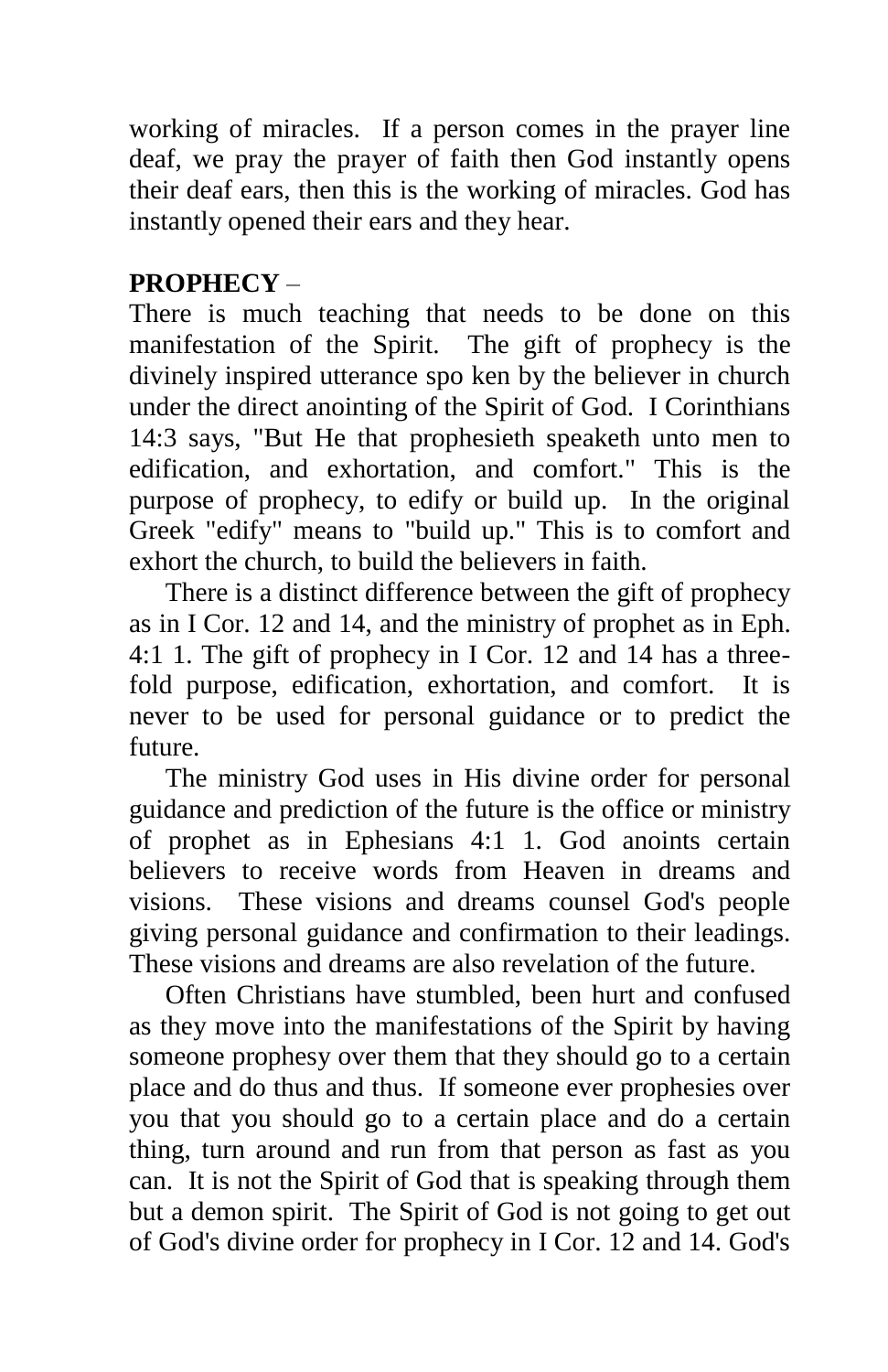divine order for prophecy is not to predict the future or give personal guidance to individuals or to the church. God's divine order is to comfort, edify, or exhort the saints by prophecy.

 On the other hand, if a prophet, anointed to receive visions and dreams from God comes to you revealing a vision concerning that which God has given them of a personal guidance or revelation of the future, then you must weigh it considering that it might possibly be from God. However, you still must check this also and be sure it is confirmed to keep the enemy from tricking you.

 So we see that the gift of prophecy as listed in I Corinthians 12 is a divinely inspired utterance spoken under the direct anointing of the Spirit of God for the purpose of building up, comforting, and exhorting God's people in the church.

 My soul is much comforted as I am in church service and I hear the Spirit come upon one of God's saints, and they begin to roll forth the divinely inspired utterance in the poetic form only the Spirit of God can bring forth. It exhorts me to go further with my Lord, comforting me, assuring me of His presence, building me up in faith. My soul is much more blest as I hear this than when I hear someone begin to speak forth predictions of the future.

 In our services, our teenagers who are walking in the Spirit begin to speak forth, sometimes halting, stumbling words of exhortation, "Thus saith the Lord, My people, I am with thee. Have not I said unto thee that I will not leave thee nor forsake thee for I am with thee always." Just because it is sometimes halting, we do not deny that it's the Spirit Of God working prophecy in this young person.

We know that this young person is being taught to prophesy as they yield themselves to the Spirit.

 Few people know the gift of prophecy can be learned. Paul said in I Cor. 14:31, "For ye may all prophecy one by one, that all may learn, and all may be comforted."'All may learn what? That all may learn to prophecy. Prophecy is to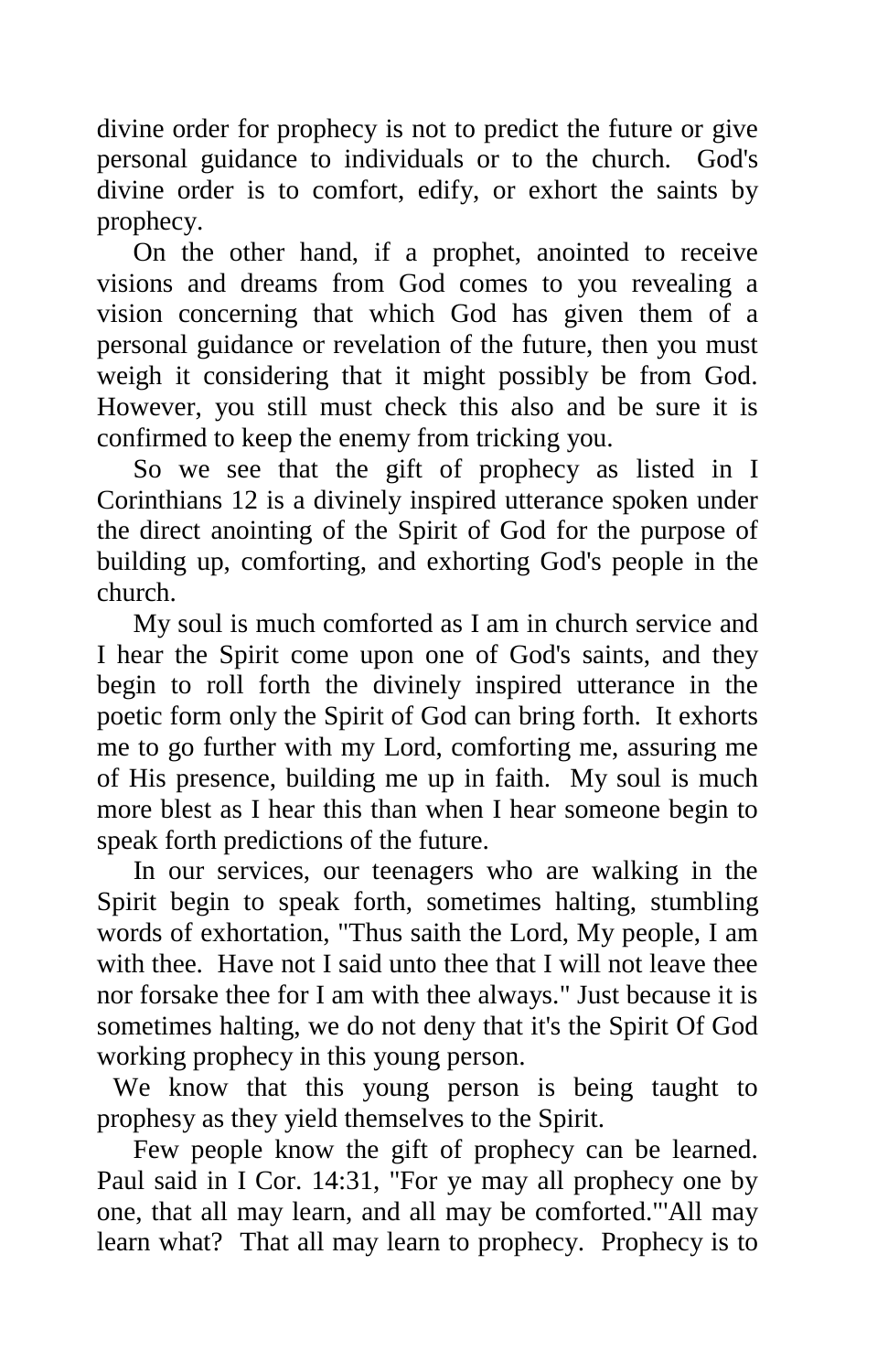be learned, and the Holy Spirit is the teacher. It is to be learned little by little.

 As the Spirit teaches these young people to yield to the Spirit of God, He begins to place in their minds words of exhortation which comfort and build up. They speak them forth at first halting and stumbling, but then as they grow more and more, the day comes when the Spirit of the Lord comes upon them. They begin to roll forth great profound messages of prophecy from God which are so poetic and so glorious in their exhortation and comfort, it sets the whole assembly on fire.

 So do you know what God has done? He has taken a young person who in the natural you could never drag behind a pulpit to speak to a whole congregation. But, with the supernatural gift of prophecy, God has led them and enabled them to grow into it teaching them day by day. God has taken that young person and made a powerful minister of Jesus Christ.

#### **DISCERNING OF SPIRITS** –

What a great need there is in the church today for this gift of the Spirit. This is the supernatural ability given by the Holy Spirit to be able to discern when a person is vexed, depressed, oppressed, possessed or indwelled with demon spirits. We need to be able to discern when it is a demon spirit speaking through a person and when it's God's Spirit.

 This divine ability is given by the Holy Spirit, but not the way so many people think. It is not given to us by just coming to God, praying, fasting, etc. then finally feeling we have it so we can go out discerning who has demon.spirits and who has not. Too many people have been hurt this way

 The Spirit of God brings us first to His word. In the study of the Word He teaches about the nature and the character of demons and their symptoms, then how to recognize them. When the Holy Spirit, through His Word has trained us and taught us all these things, we are then prepared to go forth under His divine anointing. He Will supernaturally enable us to discern the work of demon spirits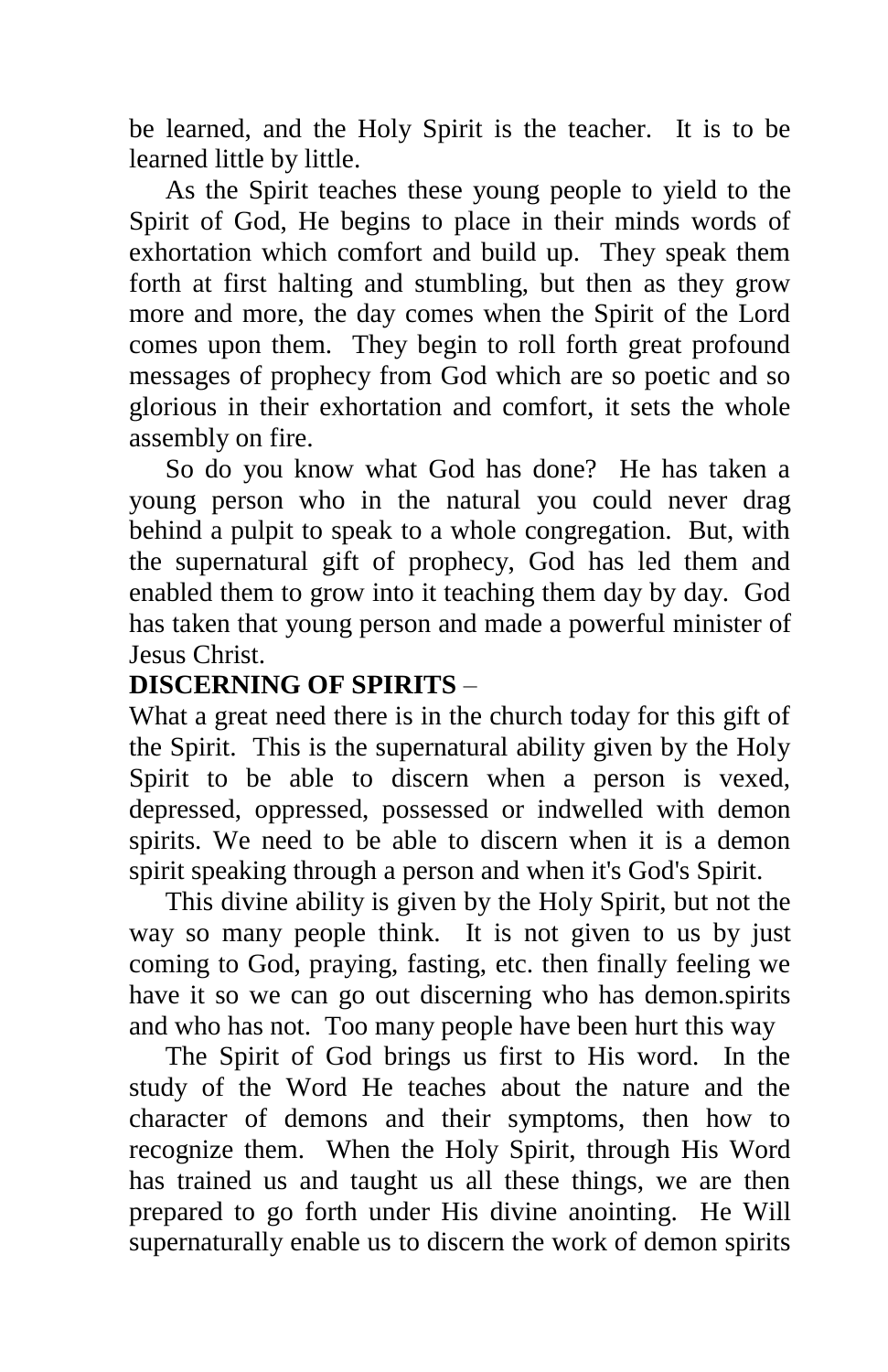in the lives of others and ourselves. God always works through His word.

 To receive these gifts, we simply must yield ourselves to the Spirit of God and let Him bring them forth in us day after day, week after week, month after month as we study the Word of God.

 Some years ago after pouring out His Spirit upon our Southern Baptist church, the Holy Spirit established us in the healing ministry. Then God spoke to me by dream and told me He was going to lead us in a search for knowledge concerning the demoniac kingdom that we may be able to overcome Satan.

 In a dream, I saw the people of our church and myself walking through fields and woods. We were all children seeming to be about 9 years old. We came to an open space and there lying stretched out in that open space was a giant serpent about 20 feet long and very large. He looked like he was dead. At first all the children, "Oh, he is, dead." Then one of the men picked him up. When he did, the serpent came to life. The man dropped him and the serpent slithered off. All the children and I sat down on the ground and made a covenant together to search and seek out this serpent until we found and destroyed him.

 God was speaking to us that He was leading us in the search for knowledge of the Satanic kingdom. For the next 3 years, the Lord dealt with us more on this subject from the scriptures than any After 3 years of preparation, He began to send us many people who were demon possessed, oppressed, and needed deliverance. God had prepared and trained us. Then the manifestation of discerning spirits began to operate in us

## **DIVERS KIND OF TONGUES** –

You will notice that the scripture says "divers kinds of tongues." We learned before that "divers" means different kinds. There are different kinds of supernatural tongues that the Holy Spirit gives.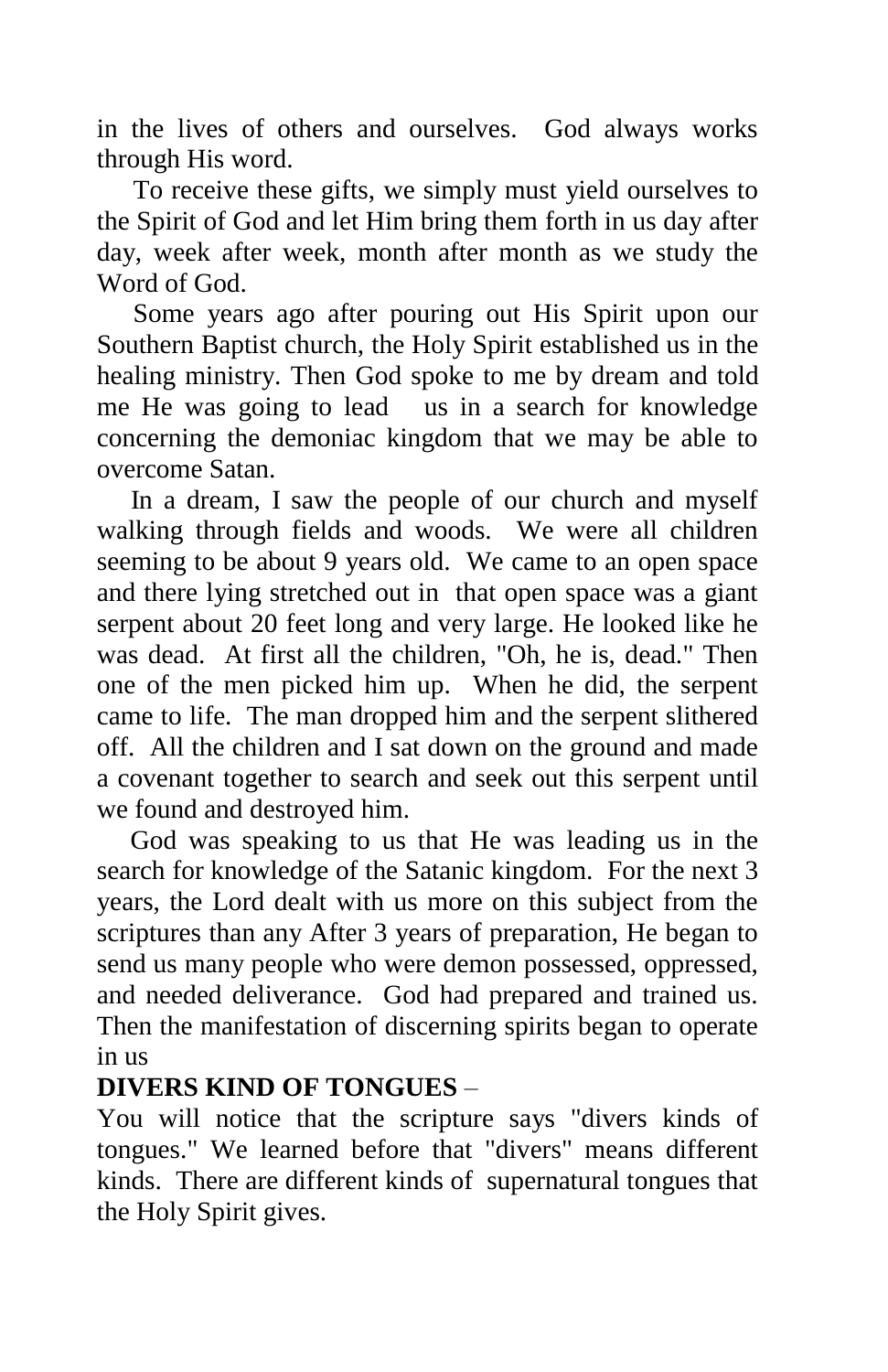Many have sought to deny the unknown tongue that is spoken by many who have been filled with the Spirit and given the gift of tongues in the world today is of God simply because it is not a known language. They quote the fact that the disciples on the day of Pentecost spoke in a language that was heard by those who understood the language in which they spoke. The Bible teaches that the Spirit often would supernaturally enable one to speak in a language that is known and could be understood by one who knows the language. The Bible also teaches that there is an "unknown" tongue which when one is speaking it no man understands him except God. "For he that speaketh in an unknown tongue speaketh not unto men, but unto God: for no man understandeth him; howbeit in the Spirit he speaketh mysteries." (I Cor. 14:2) He is not speaking to men, he is speaking to God. Man is not supposed to understand him. God understands him. This is the unknown tongue. The Bible leaves room for different kinds of tongues.

#### **INTERPRETATION OF TONGUES** –

This is the supernatural gift of interpretation whereby God enables one to interpret that which is spoken supernaturally in the unknown tongue to those who are in the congregation. Either the speaker or someone in the congregation can receive the interpretation. There are two things that need to be said about this manifestation. First, notice that it is an interpretation of tongues not a translation. So many have sought to criticize the gift because those who interpret do not use the same amount of words that those who have spoken in the unknown tongue have used. If I am going to translate when you speak in Greek, then I need an English word for every Greek word you have spoken. But, if I am simply going to interpret what you speak in Greek, you can speak a hundred words, and I can give the message to the people I am interpreting to fifty words if I desire as long as I get the message over to them. I have then interpreted for you

 You have heard the stories about those who went to meetings where someone was speaking in tongues. They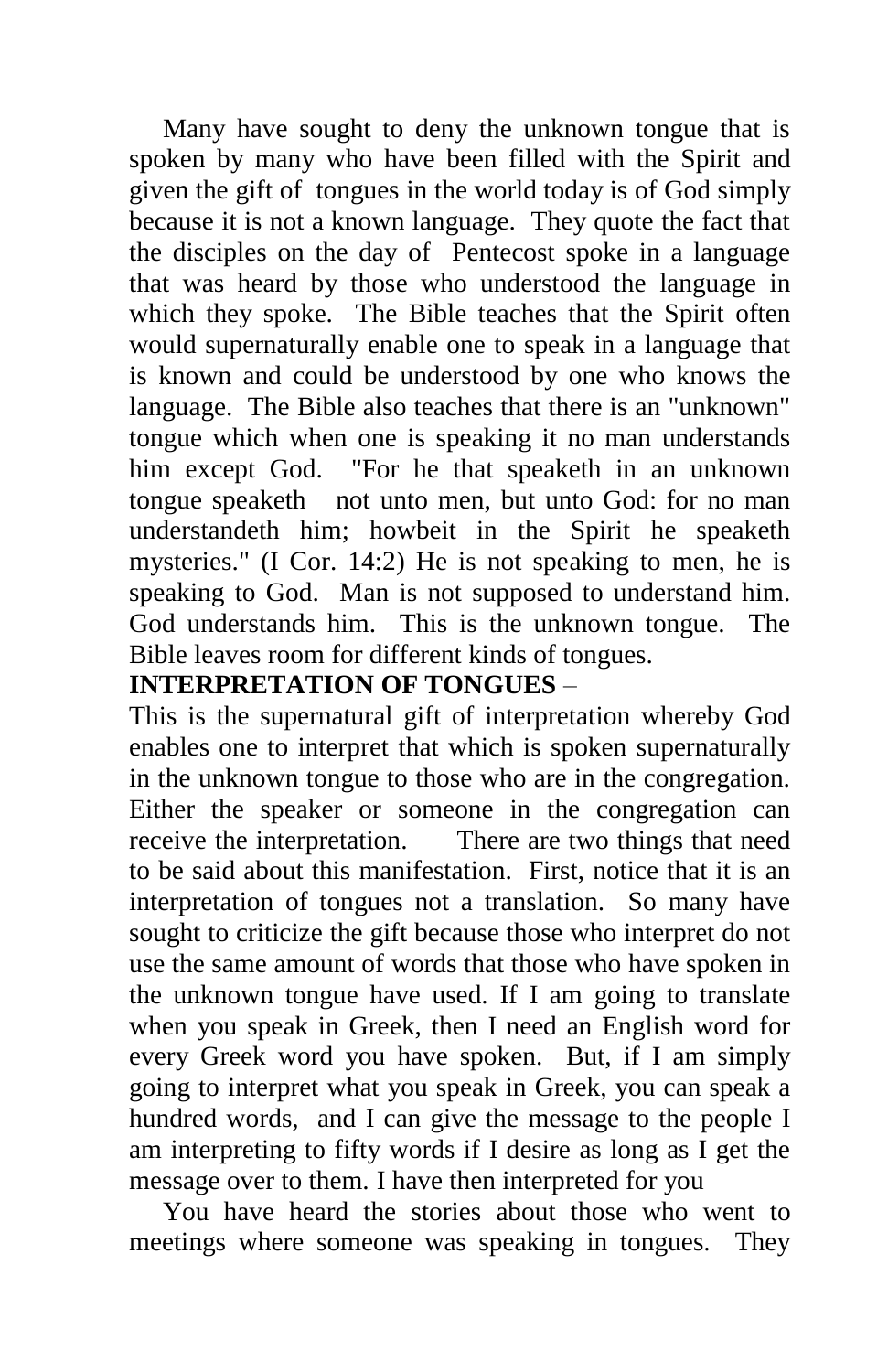counted the words in tongues and the words of the interpretation, then said it wasn't of God because they both did not have the same amount of words. I. read in my Bible that Daniel interpreted a message that was written in an unknown tongue on a wall. The message written was about 4 words, " mene, mene, tekel, upharsin." Daniel interpreted it with many words. The message said, "God hath numbered thy kingdom, and finished it. Thou art weighed in the balances, and art found wanting. Thy kingdom is divided, and given to the Medes and Persians." (Daniel 5:26-28)

 We can share with you the way the interpretation comes forth. Either during the time I am speaking in tongues, or shortly after, the Spirit will place in my mind the message that I have spoken. I might receive the whole interpretation while I am speaking in tongues.

 Sometimes as I yield to the Spirit and begin to speak in just the few words of interpretation, the rest of the message interpretation is born by the Spirit as I speak.. So this means that interpretation and prophecy is given by the Holy Spirit.

 I may speak a message in tongues and either during the time I'm speaking or shortly afterward, the Spirit will pour in the mind of another member of the Body the message I have spoken. It isn't that they understand what I'm speaking, the Spirit gives them the interpretation by planting it in their minds.

 These are the 9 manifestations of the Spirit. This takes us back to verse 7 where we pointed out that Paul called these not gifts but manifestations. This is a much better term for it gives a fuller understanding. You see, the term gift denotes to you something that God has for you way up in the sky. But a manifestation is an evidence of something already in you. This is the true picture. They are manifestations or evidences coming out of us by the Holy Spirit who is already in us. He wants to manifest Himself out of us in one or all of these 9 different ways according to our degree of yielding to Him. All we must do is yield to the Spirit within us.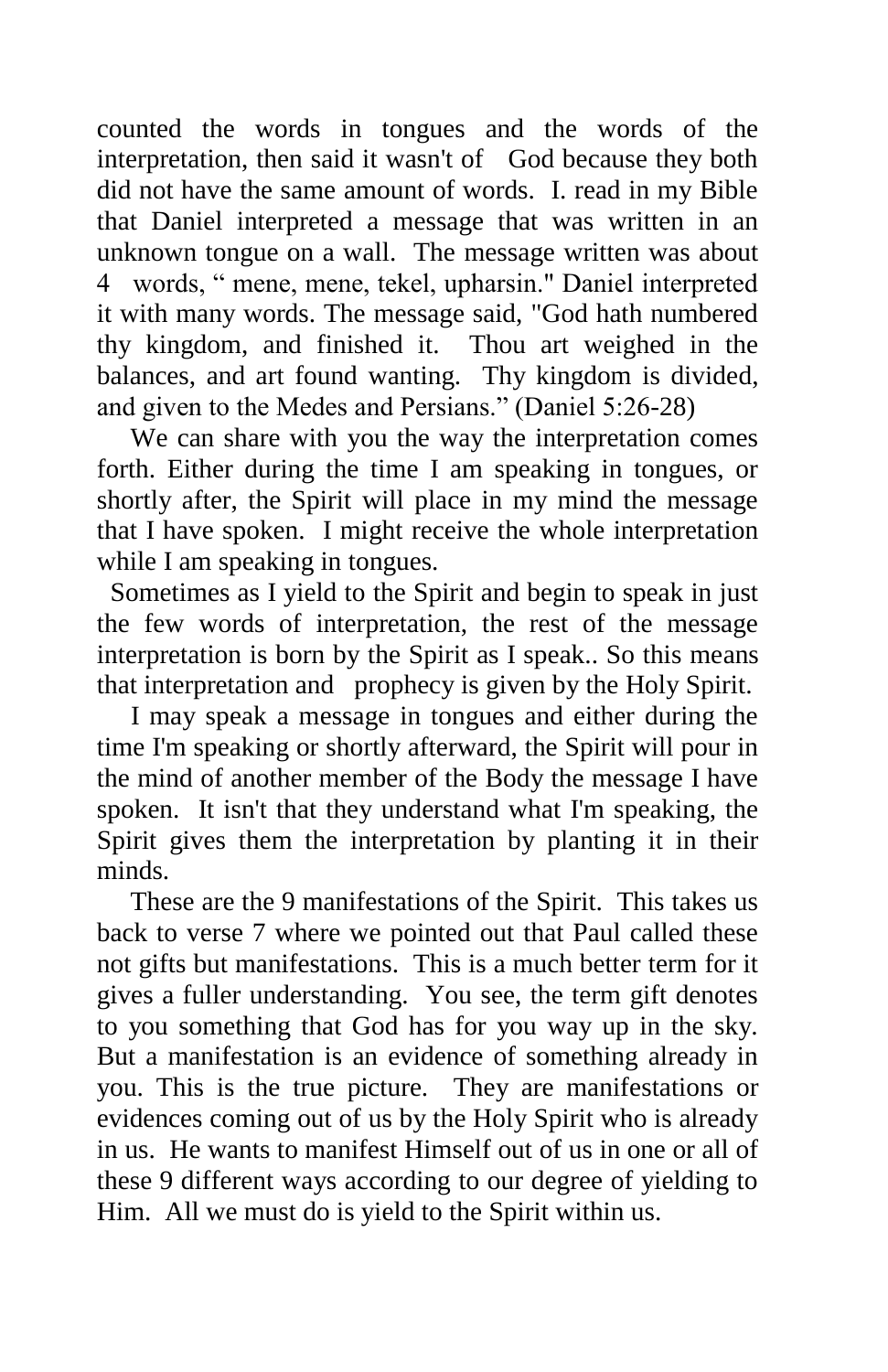We do not need to plead, pray, or beg God to give us these gifts. We need only to yield to the Holy Spirit day by day, then He will manifest Himself out of us in all His glory.

 When I received the Baptism of the Holy Spirit., I received all the gifts of the Spirit for they are in Him and He is in me I did not need to beg or ask but only to yield myself more to Him that He might. manifest Himself out of me.

 The word of wisdom, the word of knowledge, gifts of healing faith, miracles, prophecy, discerning of spirits, tongues and interpretation are manifestations of the Holy Spirit. Beloved they are more than that. They are Christ ministering to His Body through His Body. When Jesus of Nazareth walked this earth over 1900 years ago, Christ dwelt in the body of Jesus of Nazareth. When His followers needed something, they came to Christ in the body of Jesus of Nazareth and received it. When they needed healing, they came to Jesus of Nazareth and received, it. When they needed comforting, they came to Christ in Jesus of Nazareth and receive it. But after Calvary, that body of Jesus of Nazareth disappeared from the earth.

 God put a new body for Christ to dwell in. You are it, and I'm it. All born again believers are a member of it. I Cor. 12:27 says, "Now ye are the Body of Christ and members in particular." Today when

 His children need something, they can come to Christ in the Body in which He dwells and receive it. If they need healing, they can come to Christ in the member in which He is healing and receive it, etc. This is Christ ministering to His Body through His Body.

 If you took the human body and chopped off one ear and pulled off one leg, cut off one arm, poked out one, eye, knocked out half the teeth, you will have a sick mutilated body. This is what Satan has done to the Body of Christ. By tricking the Church, he has chopped off the member that prophesied and said it no longer exists. He chopped off the member that had divers tongues and interpretation and said they no longer exist. Many interpreted prophecy as